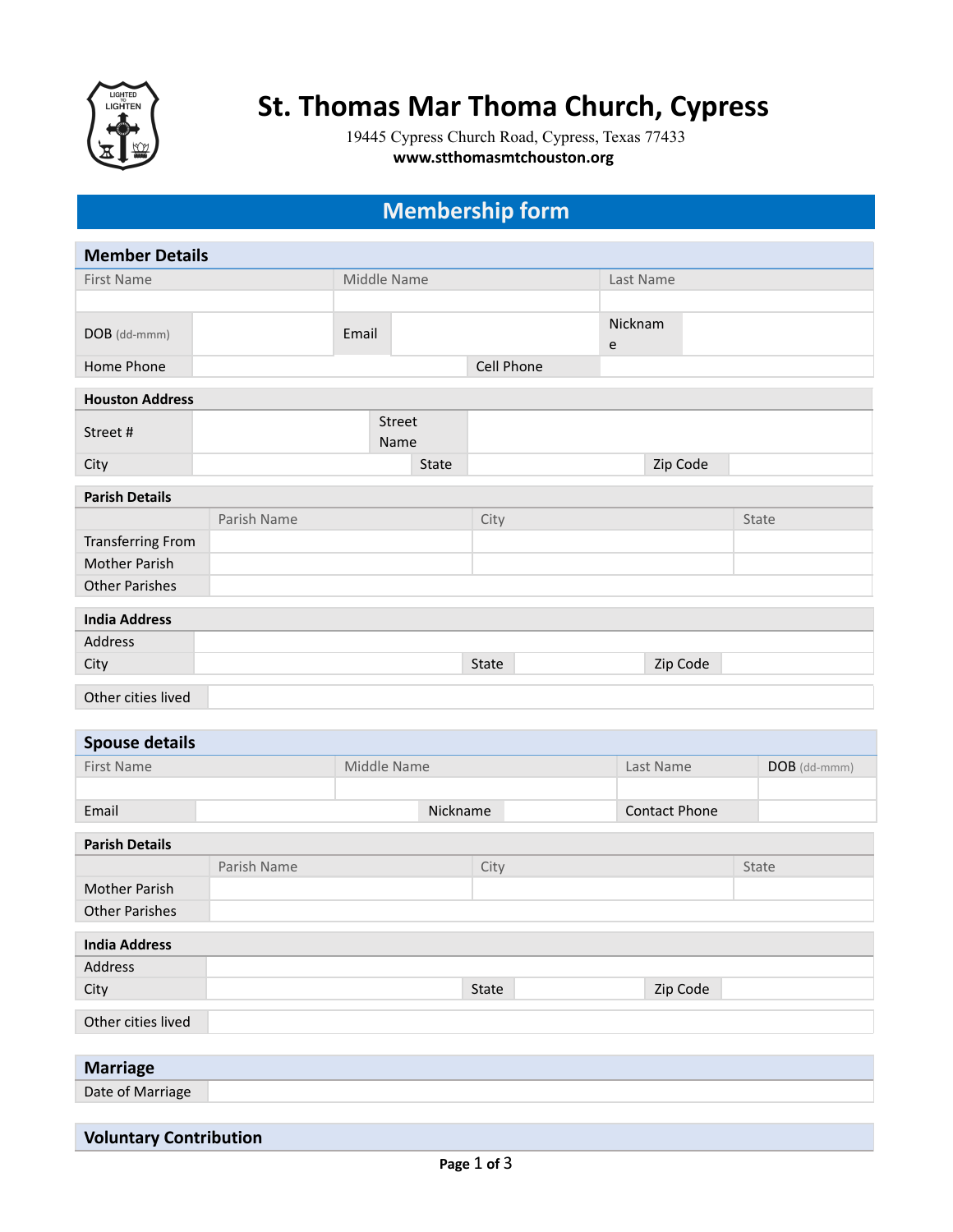## I shall voluntarily pay a monthly amount to support the parish activities (specify amount in USD) **\$**

Please see next page for children, parent details and to sign the application.

|                | <b>Children details</b> |             |        |           |       |               |
|----------------|-------------------------|-------------|--------|-----------|-------|---------------|
|                | <b>First Name</b>       | Middle Name |        | Last Name |       | Date of Birth |
| $\mathbf{1}$   |                         |             |        |           |       |               |
|                | Email                   |             | Gender |           | Phone |               |
|                | First Name              | Middle Name |        | Last Name |       | Date of Birth |
| $\overline{2}$ |                         |             |        |           |       |               |
|                | Email                   |             | Gender |           | Phone |               |
|                | First Name              | Middle Name |        | Last Name |       | Date of Birth |
| 3              |                         |             |        |           |       |               |
|                | Email                   |             | Gender |           | Phone |               |
|                | First Name              | Middle Name |        | Last Name |       | Date of Birth |
| 4              |                         |             |        |           |       |               |
|                | Email                   |             | Gender |           | Phone |               |
|                | First Name              | Middle Name |        | Last Name |       | Date of Birth |
| 5              |                         |             |        |           |       |               |
|                | Email                   |             | Gender |           | Phone |               |

| <b>Member's Parents</b> (If staying / visiting with member) |                   |             |           |               |  |  |  |
|-------------------------------------------------------------|-------------------|-------------|-----------|---------------|--|--|--|
|                                                             | <b>First Name</b> | Middle Name | Last Name | Date of Birth |  |  |  |
| Father                                                      |                   |             |           |               |  |  |  |
|                                                             | Email             |             | Phone     |               |  |  |  |
| Mothe                                                       | First Name        | Middle Name | Last Name | Date of Birth |  |  |  |
|                                                             |                   |             |           |               |  |  |  |
|                                                             | Email             |             | Phone     |               |  |  |  |
|                                                             |                   |             |           |               |  |  |  |

Date of Marriage

| <b>Spouse's Parents</b> (If staying / visiting with member) |             |           |       |               |  |  |
|-------------------------------------------------------------|-------------|-----------|-------|---------------|--|--|
| <b>First Name</b>                                           | Middle Name | Last Name |       | Date of Birth |  |  |
|                                                             |             |           |       |               |  |  |
| Email                                                       |             | Phone     |       |               |  |  |
| First Name                                                  | Middle Name | Last Name |       |               |  |  |
|                                                             |             |           |       |               |  |  |
| Email                                                       |             |           | Phone |               |  |  |
| Date of Marriage                                            |             |           |       |               |  |  |
|                                                             |             |           |       |               |  |  |

A family picture with all immediate family members must be attached (or emailed to vicar) with the application.

**Date Member** Signature

**Date Spouse** Signature